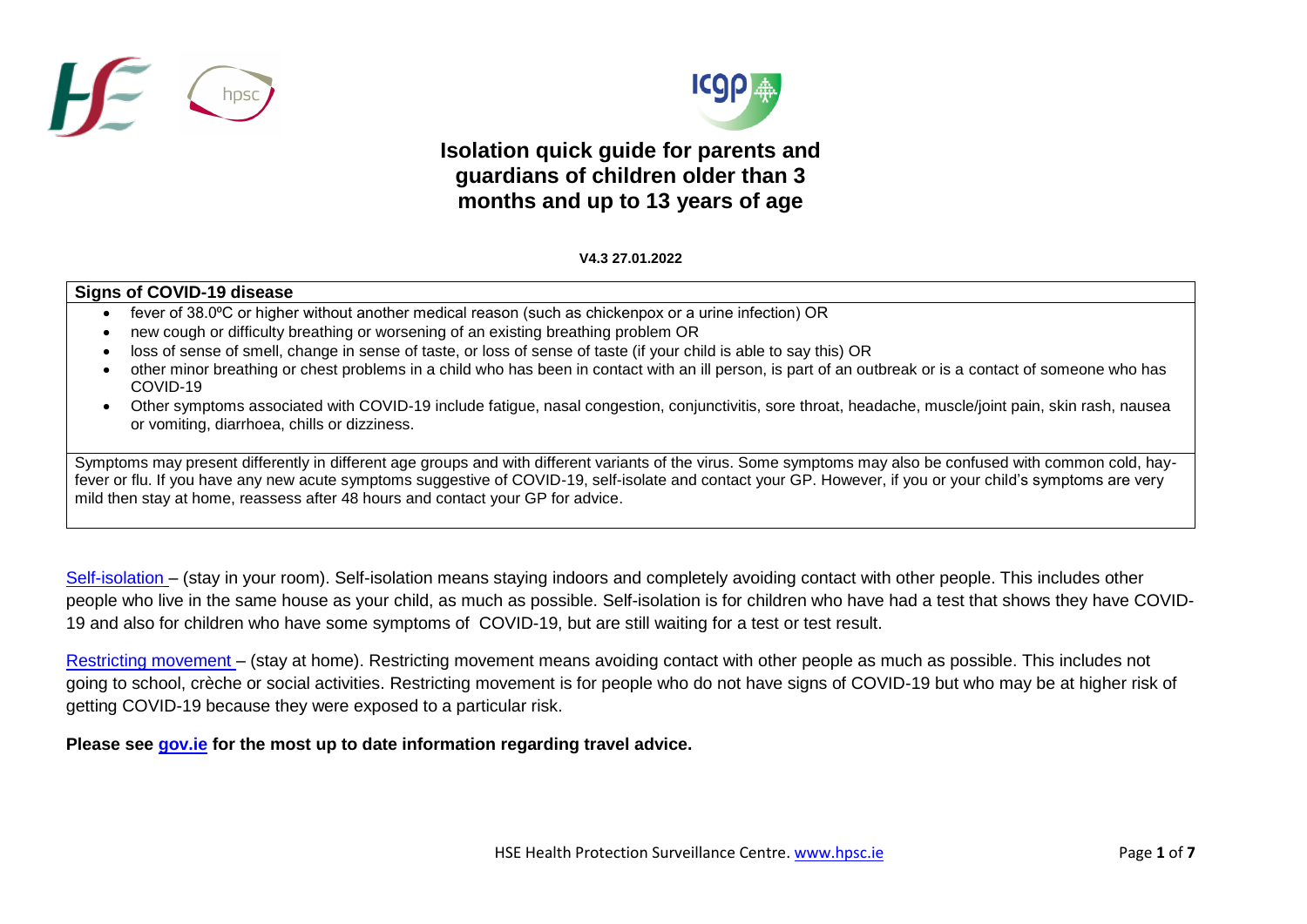|                | <b>Situation</b>                                                                                           | <b>Actions</b>                                                                                                                                                                                                                                                                                                                                                                                                                                                                                                                                                                                                                                                                                                                                                                                                                                                                                                                                                                                                                                                                                                                                                                                                                                                                                                                                                                                                                                                                                                                                                                                                                                                                                                                                                                                                                                                                                                                                                                                                                                                     |
|----------------|------------------------------------------------------------------------------------------------------------|--------------------------------------------------------------------------------------------------------------------------------------------------------------------------------------------------------------------------------------------------------------------------------------------------------------------------------------------------------------------------------------------------------------------------------------------------------------------------------------------------------------------------------------------------------------------------------------------------------------------------------------------------------------------------------------------------------------------------------------------------------------------------------------------------------------------------------------------------------------------------------------------------------------------------------------------------------------------------------------------------------------------------------------------------------------------------------------------------------------------------------------------------------------------------------------------------------------------------------------------------------------------------------------------------------------------------------------------------------------------------------------------------------------------------------------------------------------------------------------------------------------------------------------------------------------------------------------------------------------------------------------------------------------------------------------------------------------------------------------------------------------------------------------------------------------------------------------------------------------------------------------------------------------------------------------------------------------------------------------------------------------------------------------------------------------------|
|                | Positive COVID-19 test (PCR<br>or antigen test)                                                            | All confirmed cases should self-isolate for 7 full days from date of onset of symptoms or if asymptomatic, from the date of a<br>$\bullet$<br>positive test result (either antigen test or PCR test). On receipt of a positive test result, no further testing is required.<br>Any individual with a positive antigen test should regard it as confirmed COVID-19 and register it with the HSE. A confirmatory<br>$\bullet$<br>PCR test is not required.<br>Children aged 9-12 years old should wear a well fitted mask as much as is reasonably practical during the 10-day period. A<br>$\bullet$<br>medical grade mask (surgical mask) is preferable, if it fits the child well; otherwise a well-fitting cloth mask can be worn.<br>Children can exit self-isolation after 7 full days and return to childcare and educational settings, once symptoms have<br>substantially or fully resolved for the final 2 days (48 hours) of the self-isolation period.<br>On exiting self-isolation after 7 full days, cases should be advised to follow health protective measures, specifically during day<br>8, day 9 and day 10:<br>o limit close contact with other people outside their household, especially in crowded, enclosed or poorly ventilated<br>spaces (excluding childcare and educational settings)<br>follow all public health protective measures.<br>$\circ$                                                                                                                                                                                                                                                                                                                                                                                                                                                                                                                                                                                                                                                                                       |
| $\overline{2}$ | A child with symptoms<br>suggestive of COVID-19 who is<br>NOT a close contact of<br>someone with COVID-19. | Your child needs to self-isolate and be tested (the type of test will vary depending on age).<br>If a child aged less than 3 months is symptomatic, contact your GP for advice.<br>For symptomatic children aged 0-3 years and those who are medically vulnerable:<br>Self-isolate and book an PCR test regardless of whether your child has had prior COVID-19 infection within the last 3<br>months. If the test is 'not detected' they can exit self-isolation once they are 48hrs symptom free.<br>Symptomatic children with an underlying condition which puts them at higher risk of severe disease or anyone who has a<br>clinical concern will be advised to contact their GP so that they can be prioritised for PCR testing if appropriate.<br>For symptomatic children aged 4-12 years (less than 13 years old)<br>Immediately self-isolate and undertake regular antigen tests. The first antigen test should be performed as soon as possible<br>$\bullet$<br>and two further antigen tests should be done at 24-hour intervals from the first one. A minimum of three antigen tests is<br>recommended.<br>Any individual with a positive antigen test should regard it as confirmed COVID-19 and register it with the HSE. A confirmatory<br>PCR test is not required.<br>Children aged 9-12 years old should wear a well fitted mask as frequently as is reasonably practical. Although a medical grade<br>$\bullet$<br>mask (surgical mask) is preferable, a well-fitting cloth mask can be worn.<br>It is important that the symptomatic child continues to self-isolate where possible until all three antigen tests have been<br>performed and those with repeated 'not detected' antigen tests should also continue to self-isolate until 48 hours after their<br>symptoms have resolved.<br>Symptomatic individuals with an underlying condition which puts them at higher risk of severe disease or anyone who has a<br>clinical concern will be advised to contact their GP so that they can be prioritised for PCR testing if appropriate. |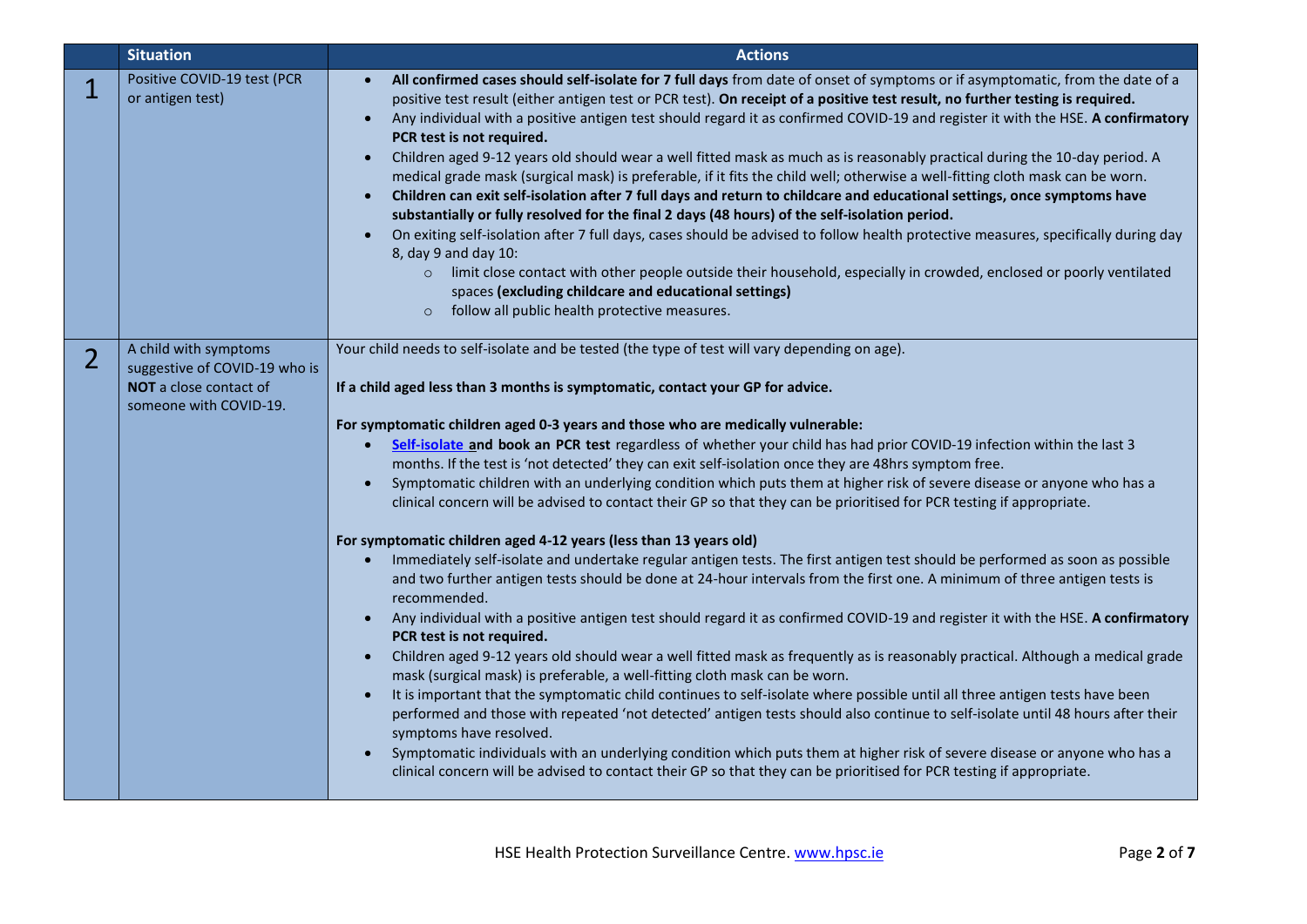| $\overline{3}$ | A child with signs of COVID-19<br>disease waiting for a COVID-<br>19 test result.                                                                            | Your child needs to self-isolate, including from other people in the house if possible, while waiting for the COVID-19 test result                                                                          |
|----------------|--------------------------------------------------------------------------------------------------------------------------------------------------------------|-------------------------------------------------------------------------------------------------------------------------------------------------------------------------------------------------------------|
| 4              | A child with symptoms of<br>COVID-19 disease who is NOT<br>a household contact <sup>1</sup> and a<br>'Negative/Not Detected'<br>COVID-19 test result         | Children can exit self-isolation following a 'not detected' COVID-19 result when they have followed all medical and public health advice<br>and symptoms have fully or substantially resolved for 48 hours. |
| 5              | A child with signs of illness<br>that may be COVID-19, who is<br>waiting for a doctor to assess<br>their illness and decide if a<br>COVID-19 test is needed. | Your child needs to self-isolate until they have been assessed by a doctor.                                                                                                                                 |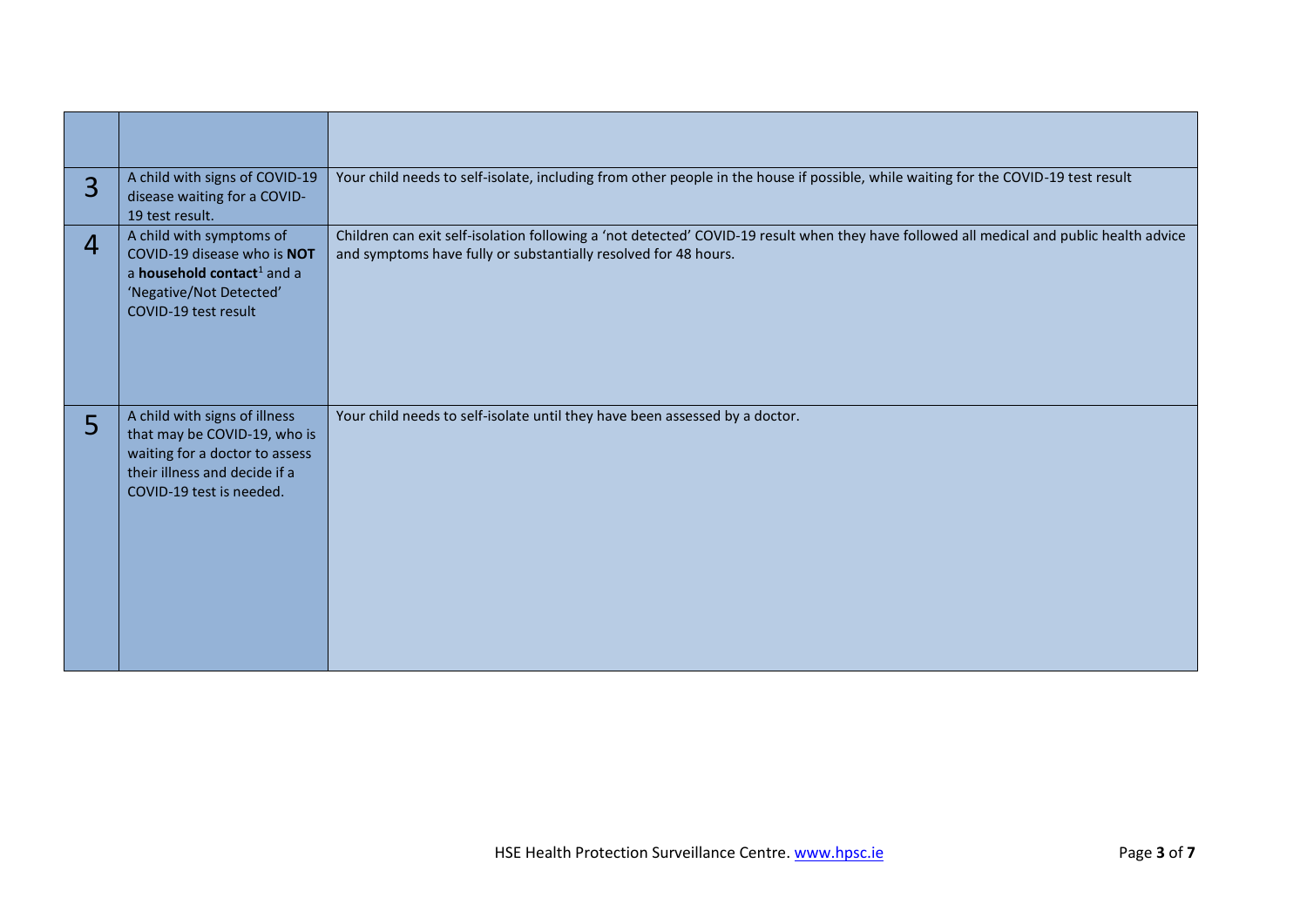| 6 | A child who is an<br>asymptomatic household<br>contact <sup>1</sup> who has had<br>confirmed COVID-19 infection<br>since December 1, 2021. | Asymptomatic household contacts (regardless of vaccination status) who have recovered from COVID-19 following a positive PCR or<br>antigen test carried out since December 1st 2021 are exempt from restricted movements and testing unless they become<br>symptomatic. Children aged 9-12 years old should wear a well fitted mask as frequently as is reasonably practical for 10 days. A<br>medical grade (surgical) mask is preferable, if it fits the child well; otherwise a well-fitting cloth mask can be worn. If they become<br>symptomatic they should immediately self-isolate and get tested.                                                                                                                                                                                                                                                                                                                                                                                                                                                                                                                                                                                                                                                                                                                                                                                                                                                                                                                                                                                                                                                                                                                       |
|---|--------------------------------------------------------------------------------------------------------------------------------------------|----------------------------------------------------------------------------------------------------------------------------------------------------------------------------------------------------------------------------------------------------------------------------------------------------------------------------------------------------------------------------------------------------------------------------------------------------------------------------------------------------------------------------------------------------------------------------------------------------------------------------------------------------------------------------------------------------------------------------------------------------------------------------------------------------------------------------------------------------------------------------------------------------------------------------------------------------------------------------------------------------------------------------------------------------------------------------------------------------------------------------------------------------------------------------------------------------------------------------------------------------------------------------------------------------------------------------------------------------------------------------------------------------------------------------------------------------------------------------------------------------------------------------------------------------------------------------------------------------------------------------------------------------------------------------------------------------------------------------------|
| 7 | An asymptomatic child who is<br>a <b>household contact</b> <sup>1</sup> of a<br>confirmed COVID-19 case                                    | Asymptomatic close contacts of any age (regardless of vaccination status) who have recovered from COVID-19 following a positive<br>PCR or antigen test carried out since December 1st 2021 are exempt from restricted movements and testing unless they become<br>symptomatic. Children aged 9-12 years old should wear a well fitted mask as frequently as is reasonably practical for 10 days. A<br>medical grade (surgical) mask is preferable, if it fits the child well; otherwise a well-fitting cloth mask can be worn. If they become<br>symptomatic they should immediately self-isolate and get tested.<br>Asymptomatic household contacts <sup>1</sup> aged 0-12 years old should restrict their movements for 7 full days. Restricted<br>movements should begin from date of last contact with positive case (if known) or if not, from date of notification as a<br>contact.<br>Children aged 9-12 years old should wear a well fitted mask as frequently as is reasonably practical for 10 days. A medical<br>grade (surgical) mask is preferable, if it fits the child well; otherwise a well-fitting cloth mask can be worn.<br>Asymptomatic household contacts who are aged 0-3 years are not required to undertake testing unless they develop<br>symptoms. If symptoms develop within this age group, an RT-PCR test is required.<br>Asymptomatic household close contacts aged 4-12 years old should perform three antigen tests. The first antigen test as soon<br>as possible, the second antigen test three days later and the final antigen test on the seventh day of restricted movements.<br>The antigen tests used should be those recommended on the HSE website or received directly from the HSE. |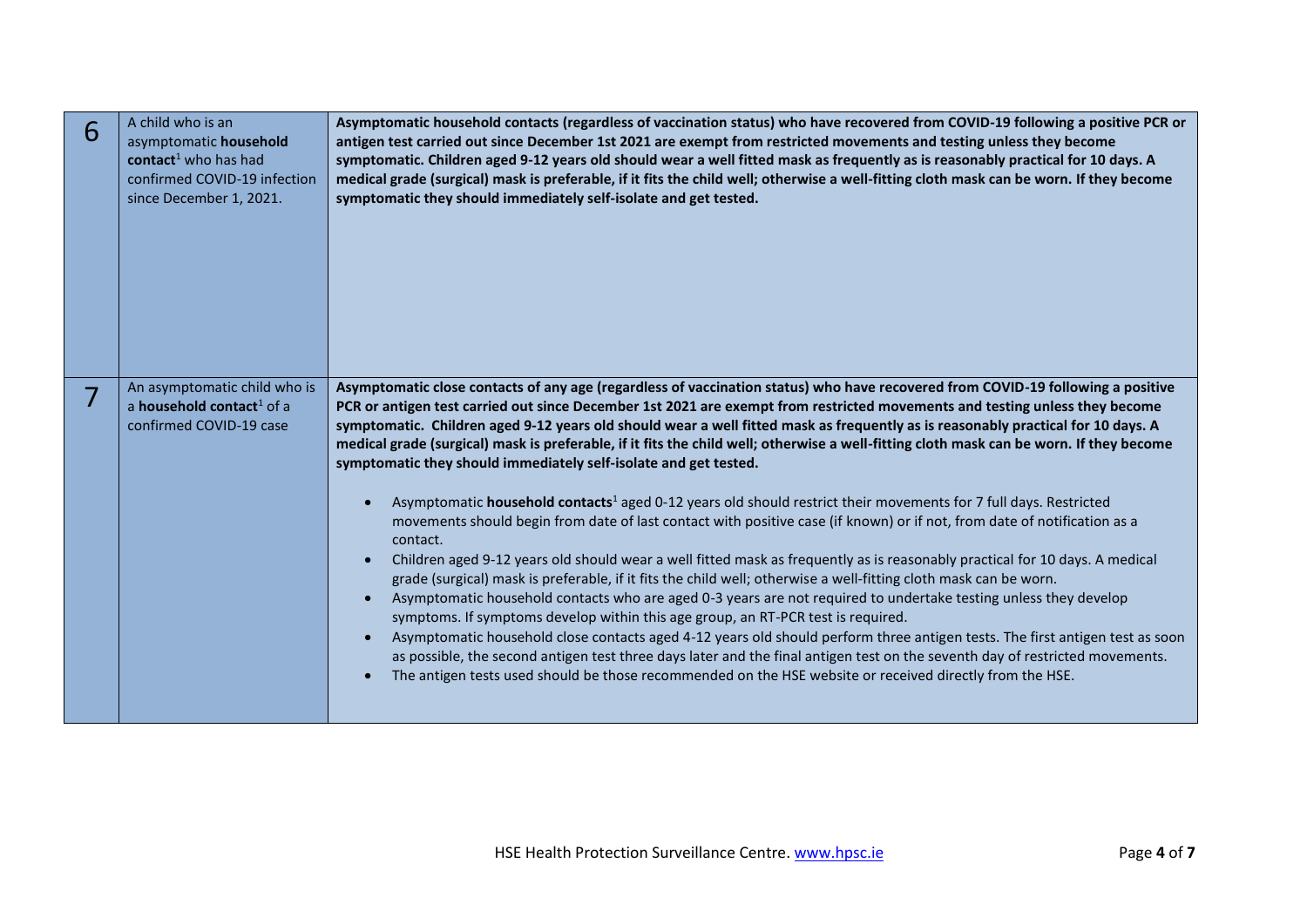| 8 | Asymptomatic household<br>contacts <sup>1</sup> of a case for whom<br>it is not feasible to self-isolate | Asymptomatic close contacts of any age (regardless of vaccination status) who have recovered from COVID-19 following a positive<br>PCR or antigen test carried out since December 1st 2021 are exempt from restricted movements and testing unless they become<br>symptomatic. Children aged 9-12 years old should wear a well fitted mask as frequently as is reasonably practical for 10 days. A<br>medical grade (surgical) mask is preferable, if it fits the child well; otherwise a well-fitting cloth mask can be worn. If they become<br>symptomatic they should immediately self-isolate and get tested.<br>Restrict their movements for 14 full days<br>Should perform 6 antigen tests over 14 days (the first test should be performed as soon as possible and repeated at regular<br>intervals with the final test performed on day 14).<br>Children aged 9-12 years old should wear a well fitted mask as frequently as is reasonably practical during the 14-day period.<br>A medical grade (surgical) mask is preferable, if it fits the child well; otherwise a well-fitting cloth mask can be worn.<br>Asymptomatic household contacts who are aged 0-3 years are not required to undertake testing unless they develop<br>symptoms. If symptoms develop within this age group, a PCR test is required                                                                                                                                                                                                                                                                                                                                                                                                                                                                                                                                                                          |
|---|----------------------------------------------------------------------------------------------------------|--------------------------------------------------------------------------------------------------------------------------------------------------------------------------------------------------------------------------------------------------------------------------------------------------------------------------------------------------------------------------------------------------------------------------------------------------------------------------------------------------------------------------------------------------------------------------------------------------------------------------------------------------------------------------------------------------------------------------------------------------------------------------------------------------------------------------------------------------------------------------------------------------------------------------------------------------------------------------------------------------------------------------------------------------------------------------------------------------------------------------------------------------------------------------------------------------------------------------------------------------------------------------------------------------------------------------------------------------------------------------------------------------------------------------------------------------------------------------------------------------------------------------------------------------------------------------------------------------------------------------------------------------------------------------------------------------------------------------------------------------------------------------------------------------------------------------------------------------------------------------------------------------|
| 9 | A child who has symptoms of<br>COVID-19 AND is a household<br>contact                                    | Your child needs to self-isolate and be tested (the type of test may vary depending on age).<br>If a child aged less than 3 months is symptomatic, contact your GP for advice.<br>For symptomatic children aged 0-3 years and those who are medically vulnerable:<br>Self-isolate and book a PCR test regardless of whether have had prior COVID-19 infection within 3 months. If the test is 'not<br>detected' they should continue to self-isolate until 48 hours after their symptoms have substantially or fully resolved but as<br>household contacts should continue the advice for asymptomatic household contacts (see Row 7).<br>Symptomatic children with an underlying condition which puts them at higher risk of severe disease or anyone who has a<br>clinical concern will be advised to contact their GP so that they can be prioritised for PCR testing if appropriate.<br>For symptomatic children aged 4-12 years (less than 13 years old)<br>Immediately self-isolate and undertake regular antigen tests. The first antigen test should be performed as soon as possible<br>and two further antigen tests should be done at 24-hour intervals from the first one. A minimum of three antigen tests is<br>recommended.<br>Any individual with a positive antigen test should regard it as confirmed COVID-19 and register it with the HSE. A confirmatory<br>$\bullet$<br>PCR test is not required.<br>Children aged 9-12 years old should wear a well fitted mask as frequently as is reasonably practical. Although a medical grade<br>mask (surgical mask) is preferable, a well-fitting cloth mask can be worn.<br>It is important that the symptomatic child continues to self-isolate where possible until all three antigen tests have been<br>performed. Those with repeated 'not detected' antigen tests should continue to self-isolate until 48 hours after their |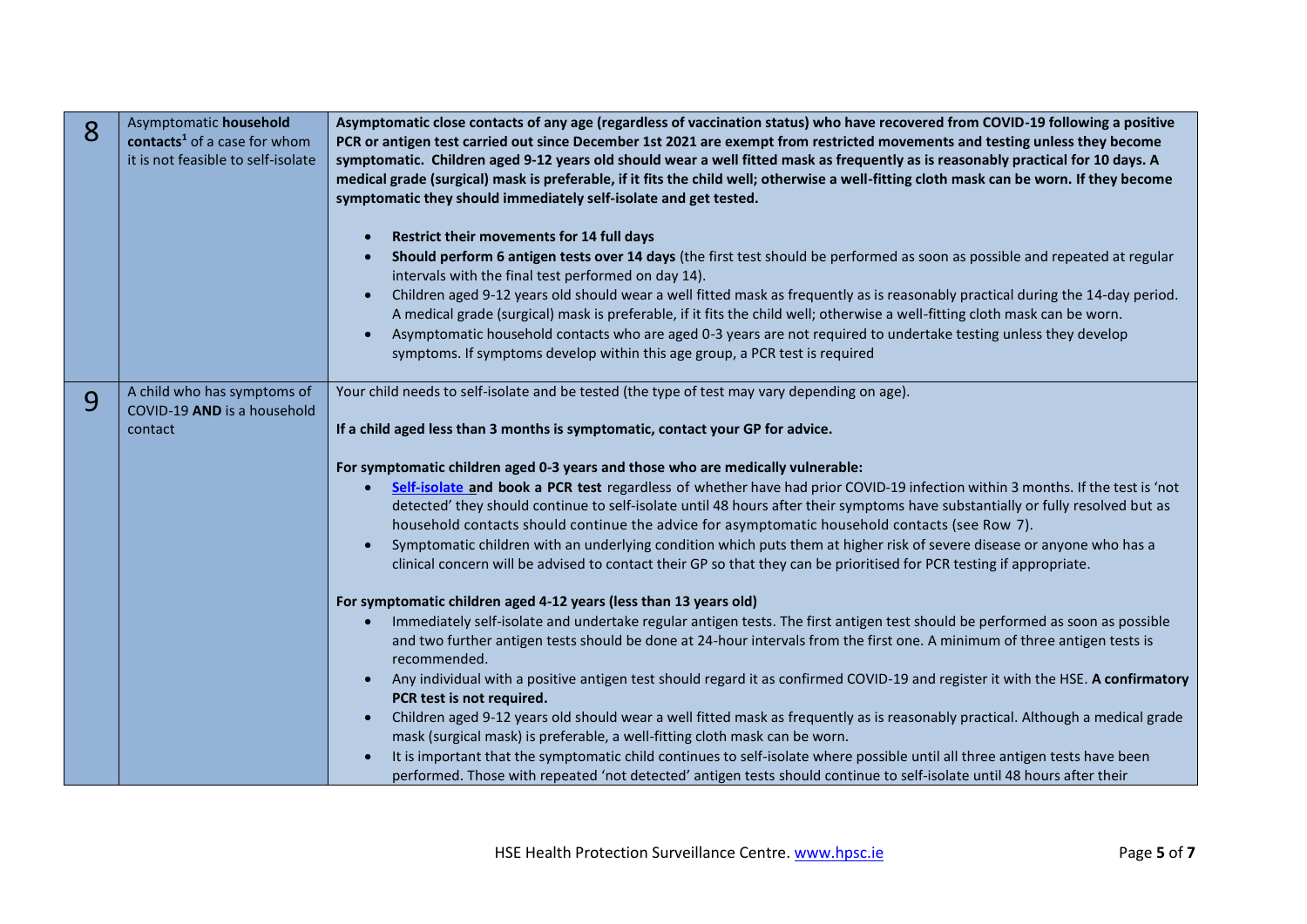|    |                                                                                                                                                                                      | symptoms have substantially or fully resolved but as household close contacts should continue to follow the advice for<br>asymptomatic household close contacts (see Row 7).<br>Symptomatic individuals with an underlying condition which puts them at higher risk of severe disease or anyone who has a<br>clinical concern will be advised to contact their GP so that they can be prioritised for PCR testing if appropriate                                                                                 |
|----|--------------------------------------------------------------------------------------------------------------------------------------------------------------------------------------|------------------------------------------------------------------------------------------------------------------------------------------------------------------------------------------------------------------------------------------------------------------------------------------------------------------------------------------------------------------------------------------------------------------------------------------------------------------------------------------------------------------|
| 10 | A child with no symptoms of<br>COVID-19 disease who has<br>been identified as a non-<br>household contact <sup>2</sup> of<br>someone with COVID-19.                                  | Your child does not need to restrict movements if asymptomatic.<br>If your child develops symptoms, please follow advice in row 2.<br>Please see here for further information regarding education guidance.                                                                                                                                                                                                                                                                                                      |
| 11 | A child with nasal congestion<br>or other minor signs of illness<br>and 'off-form', no fever of<br>38.0°C or higher, no cough,<br>no difficulty breathing                            | You should keep your child home from school or childcare for 48 hours. Monitor your child's illness for any signs of getting worse, or<br>for any new signs of illness. If their condition does not deteriorate, and there are no new signs of illness AND your child doesn't need<br>paracetamol or ibuprofen to feel better, your child can return to school or childcare. You should speak to your GP if symptoms worsen<br>or if new symptoms develop.                                                       |
| 12 | A child with nasal congestion,<br>not ill, in good form, good<br>energy and normal appetite,<br>no fever, not requiring<br>paracetamol, ibuprofen or<br>any other medicine for fever | Your child can go to school or creche. If their symptoms worsen, please follow advice in row 11.                                                                                                                                                                                                                                                                                                                                                                                                                 |
| 13 | A child that has travelled to<br>Ireland                                                                                                                                             | Please see gov.ie for the most up to date advice relating to travel <sup>3</sup> .                                                                                                                                                                                                                                                                                                                                                                                                                               |
| 14 | A child with signs of COVID-19<br>disease who should be tested<br>but is not tested for any<br>reason, or does not want to<br>be tested.                                             | Your child should be treated as if they have COVID-19 disease. Please follow the advice in Row 1. Close contacts of the individual<br>should be managed as close contacts of a confirmed case (please see here for further details).                                                                                                                                                                                                                                                                             |
| 15 | Your child attends Special<br><b>Educational Needs settings</b><br>and is a close contact of a<br>confirmed COVID-19 case                                                            | Children > 3 months to under 13 years of age who have not completed their primary vaccination schedule OR have not had confirmed<br>COVID-19 infection in the past 3 months, regardless of symptoms, and who are in Special Educational Needs settings (school or class)<br>(SEN) or respite care will be referred for a Public Health Risk Assessment and children a Public Health Risk Assessment and may be<br>required to have one COVID-19 test (if possible) and restrict movements for 5 days if advised. |